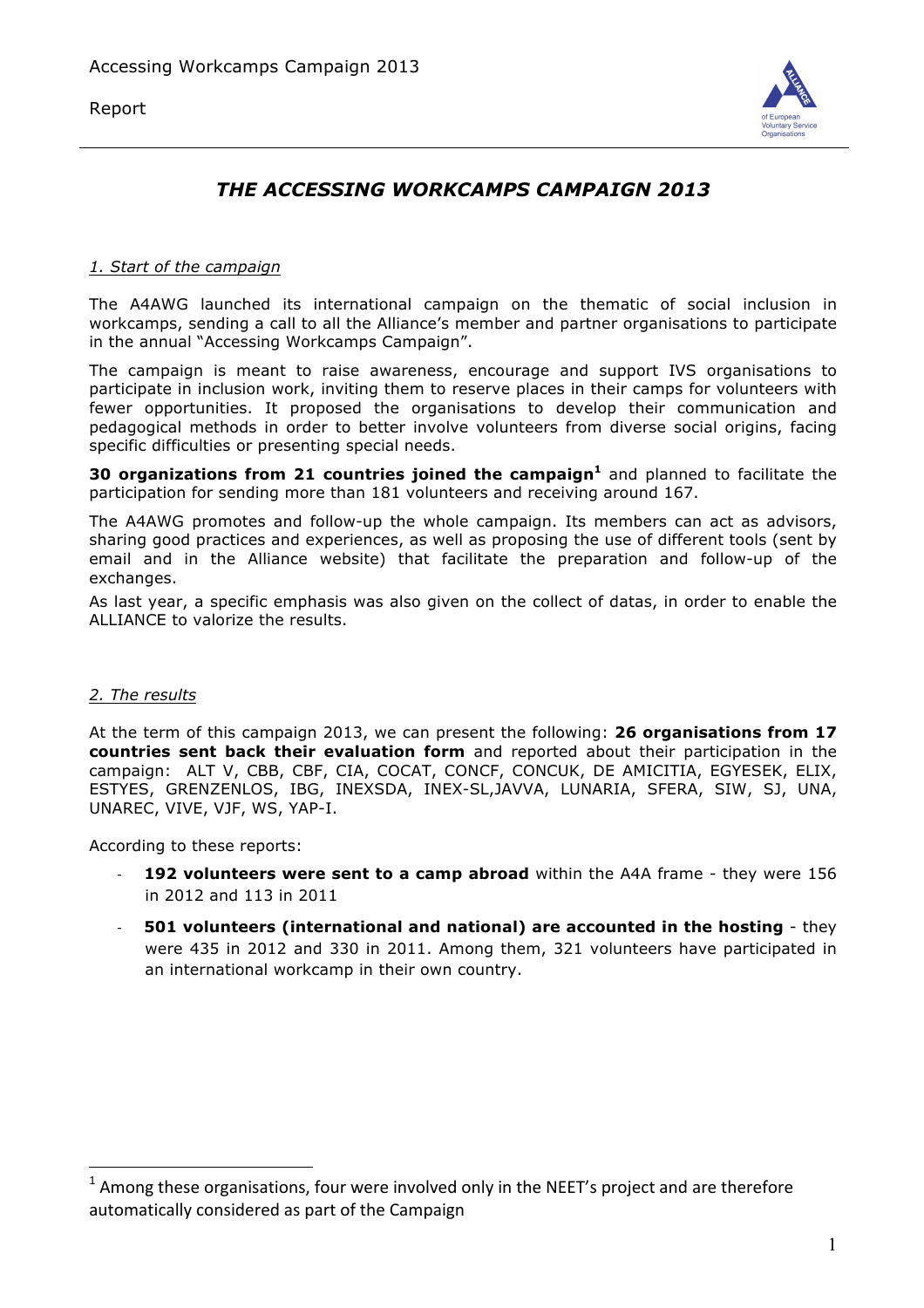## Report





- *3. Profile of the participants*
	- A big majority of these volunteers with fewer opportunities are **male**: 57.3% of the volunteers sent; 65.3% of the national volunteers. This is a confirmed trend and express the opposite of the data referred to the usual figures of participation.
	- Most of the volunteers sent abroad (80.7%) are **youngsters** from 18 to 30 years old, and some of them teenagers (16%). However, in the national level the organizations tend to host a big number of minors (62.5%).
	- Most of them suffer **social and economical difficulties**, usually linked with educational difficulties, and in some cases, with cultural differences. It can also be observed that family problems as well as behavioural problems are also very often present in such case.
	- 7.8% of the "accessing volunteers" who were sent to a camp abroad had a disability or health problem.



# **Gender distribution in volunteers sent abroad**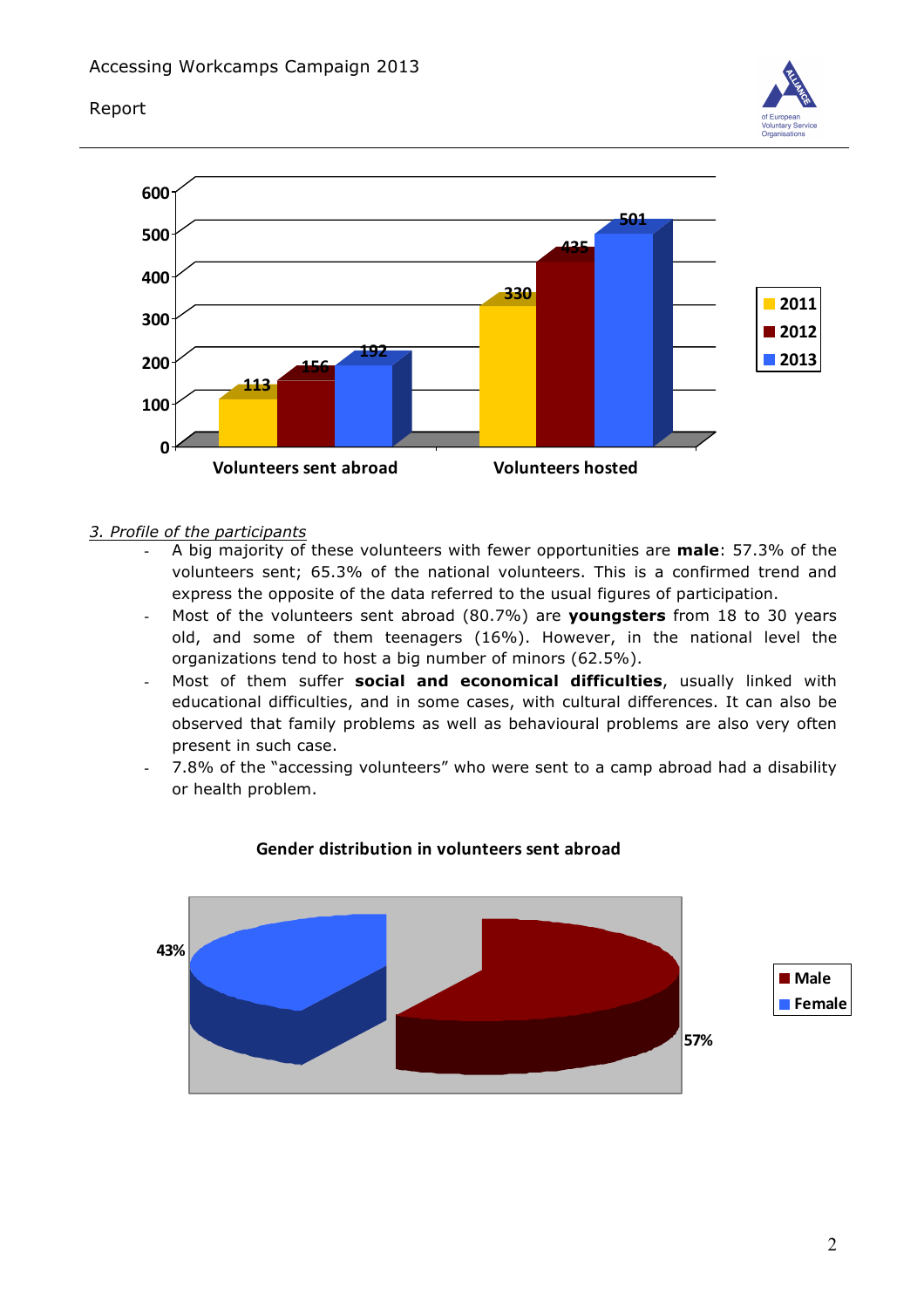



# *4. Trends*

The majority of the trends observed in the last two years are also confirmed in the 2013:

- **Offer complete educational process**: a strong majority of the volunteers sent abroad (81.7%) receive a special preparation process. The sending organizations usually provide different actions to prepare the volunteer for the project; the most used are the previous meetings and preparatory activities, but other ideas are implemented, such as trainings, or short workcamps. A first experience often proposed to the volunteers is to participate in a workcamp or other initiative in their own country as a previous step (it can be seen in the statistics the big number of youngsters with fewer opportunities participating in a local project). Almost half of the hosting organizations provide the leaders with special preparation. Therefore, a complete process is often provided, consisting in the preparation but also including a reinforced mentorship when participating in the project and once back home an evaluation and follow-up. Most of the organizations try to involve the volunteers in their activities, even if this goal is not easy to reach (10.8% of the volunteers become active in the organisation after their international or national project).
- **Financially supported**: A big majority of the international exchanges are financially supported, representing the 83% of the places for volunteers with fewer opportunities. This number has been increased year by year (74% in 2012); therefore, the A4A exchanges seem to be closely linked to the access to specific grants. Among the places financed 75.6% of them were financed by the Youth in Action Program thanks to EVS short term projects. About exchanges not directly linked with workcamps, the organisations also used Youth exchanges, Youth initiative, Youth in Action training course… Some organizations also count on regional or national funds, depending in many cases on the country. A very clear fact is that the participation of volunteers with fewer opportunities is really higher in countries where the public bodies support the workcamp as a tool for non-formal learning and social inclusion.
- **Quality of the partnerships**: almost all the organisations are either happy, either very happy with their collaboration under the A4A frame. In general the collaboration between partners is good but there is a will from many organisations to include more partners in the A4A Campaign. The communication among partners is often designated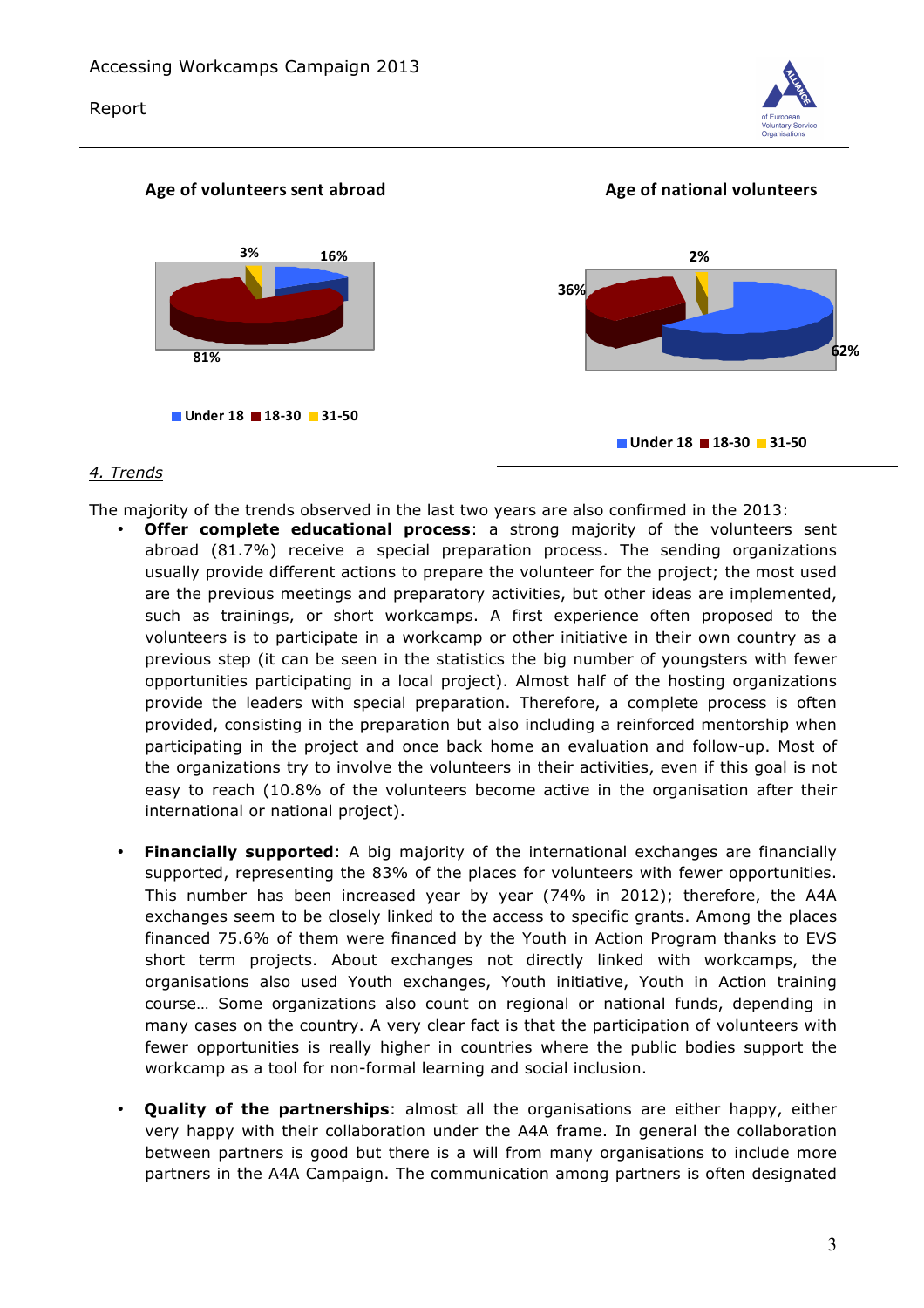



as the most important point to take care of. Some organisations pointed out the late registrations of the volunteers.

• **Partnerships with social organizations or institutions**: As it was already identified last year most organizations (especially those with a longer path of social inclusion issues) maintain stable and successful collaborations with social organizations, institutions (although they are opened at the same time to receive volunteers directly in their organization) or youth centres. They have partnerships established that continued over the years, and create new ones.

Working with social partners, institutions or youth centres is the basis for the development of an inclusion project and it allows promoting international volunteering in youth who wouldn't have had access or wouldn't have approached to voluntary organizations. Nevertheless, the A4A volunteers coming from social services have represented the 64% (instead of 71% in 2012) of those sent abroad, and the 86% (instead of 93% in 2012) of those participating in a camp in their own country. Although a good local networking seems to be an important factor in favour of more social diversity in the workcamps, some organisations expressed the difficulties to work with such services in the actual context.

Moreover, the organisations stretched out the fact that it is important to have clear basis in such partnership in order to avoid bad experience for the volunteer or the hosting organisations.

Nevertheless, the social organisations can also play a role of mentor, support the follow-up of the experience, and include an experience such as an international voluntary project in a wider path. It can also encourage the volunteers to involve themselves more in the organisations and to go on with the volunteer path.

- **Positive evaluation of these participations:** the experience for the A4A volunteers is successful and very few volunteers left, or had to leave, their camp before its end (less than  $4\%$ ).
- **Other inclusion activities**: many organizations work on the social inclusion further than the exchanges of volunteers with fewer opportunities. Thus, other inclusion activities are done, with local or international partners, using different techniques and formats, such as trainings, workshops, youth initiatives, Grundvigt…. Many organisations express their will to have leader training with the topic of inclusion.
- **Convenience of tools:** in 2013, new tools were used within the Accessing Campaign. Mostly, the feed-back about these new tools was positive. The most used has been the "Volunteer Background and Feed-Back report" (now gathering the former "predeparture form", the VEF, the "Volunteer evaluation form" given by the hosting organisation, as well as the "Leader's report") which was followed by the "Volunteer evaluation form" (that should be filled in together with the sending organisation) and the "Accessing Workcamp Campaign Guide".